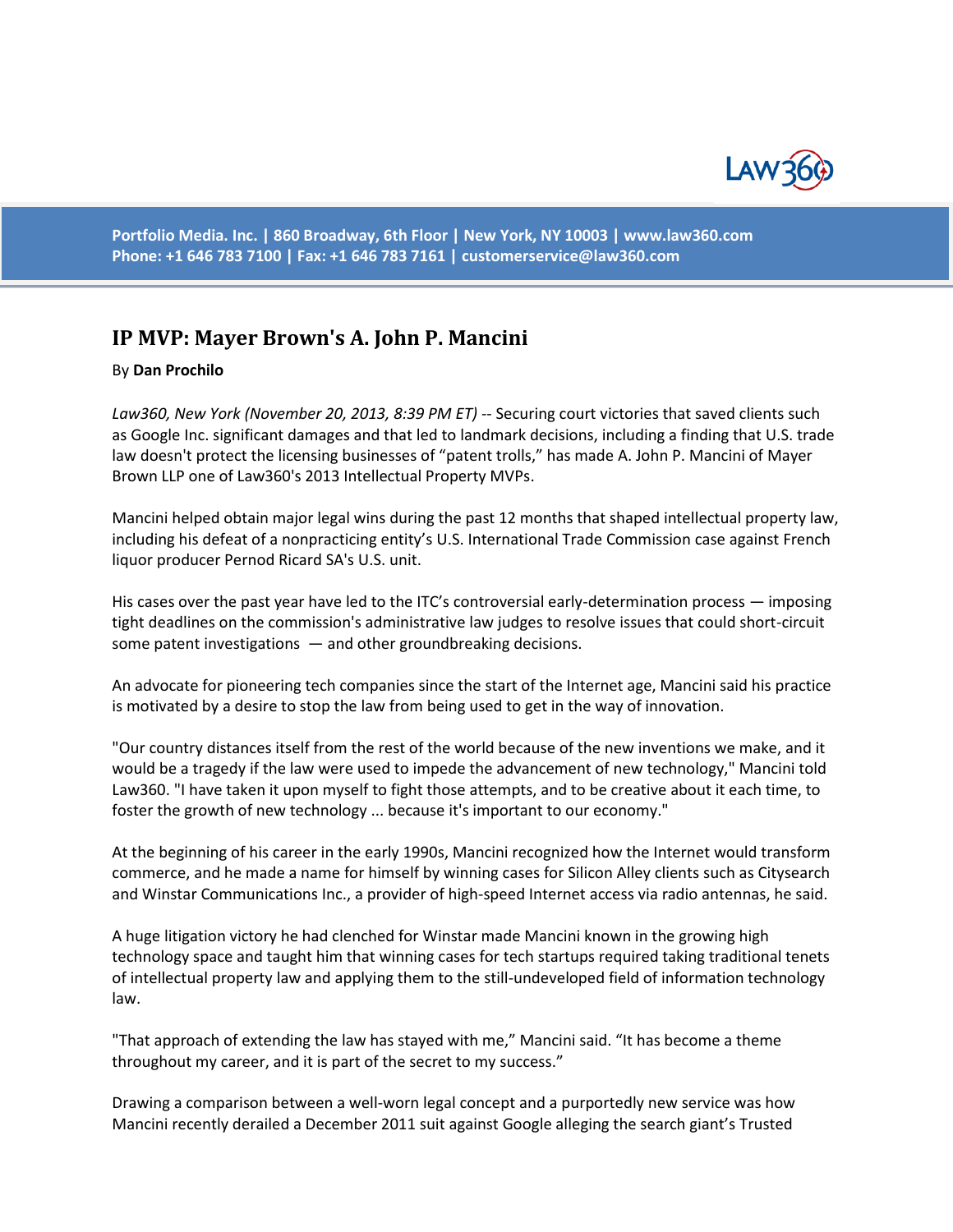Stores initiative infringed a patented method for guaranteeing online transactions.

BuySAFE Inc. alleged Google's program infringed its method of providing Internet retailers and their customers with third-party certification and transactional guarantees, But Mancini and the rest of Google's defense team argued that buySAFE had tried patenting the archaic concept of a guaranty.

"The plaintiffs' own website acknowledged this notion had been around since the time of Hammurabi," and Google's attorneys sought summary judgment on the grounds that buySAFE's patent was invalid. A Delaware federal judge agreed in late July, ruling that buySAFE tried claiming a well-known, abstract concept just by applying the idea online, and its would-be invention was ineligible for patent protection.

Mancini said his track record of beating infringement allegations can also be attributed to his ability to explain complex scientific and legal concepts consistent with simple, stirring narratives.

"Even if you are dealing with a case with complicated technology and facts, it all comes down to telling a story," he said.

His characterization of YouTube during a copyright infringement case filed against the video-sharing site by Viacom resonated with a New York federal judge, who dismissed the suit in June 2010 after concluding that YouTube had lived up to its obligations under the Digital Millennium Copyright Act, Mancini said. The Second Circuit partly affirmed that decision in April 2012, according to the attorney, but the appeals court also revived Viacom's claims, saying it had been premature to grant summary judgment.

Before the trial court, Viacom tried portraying the website as a facilitator of mass piracy, but Mancini said he presented his client as a vehicle for free expression, offering underground artists and people living under oppressive regimes an unprecedented avenue for reaching a global audience.

"I think that story was powerful," Mancini said.

U.S. District Judge Louis Stanton in June 2010 ruled that the DMCA made it the copyright holder's responsibility to police sites with user-generated content and notify them when infringing clips had been put up so they could be removed. The judge said YouTube's "notice and takedown" policy shielded it from infringement claims under the DMCA's safe harbor provision.

He rejected Viacom's arguments that the law did not cover YouTube because it knowingly contributed to and benefitted from infringement by its users.

Viacom appealed to the Second Circuit, which in April 2012 resurrected the case after finding there was evidence YouTube's higher ups knew there was infringing activity on their site, disqualifying it from protection under the law's safe harbor.

The appeals court cited an internal YouTube report from 2006 stating that clips of Viacom shows including "The Daily Show" and "South Park" were available on YouTube, and that such content was "blatantly illegal" and should be removed. According to the Second Circuit, that could be enough to convince a reasonable juror that YouTube was aware of some of the infringing content on its site, rendering it potentially liable for the offending clips it knew about.

But on remand — after Mancini was no longer representing YouTube and attorneys from Quinn